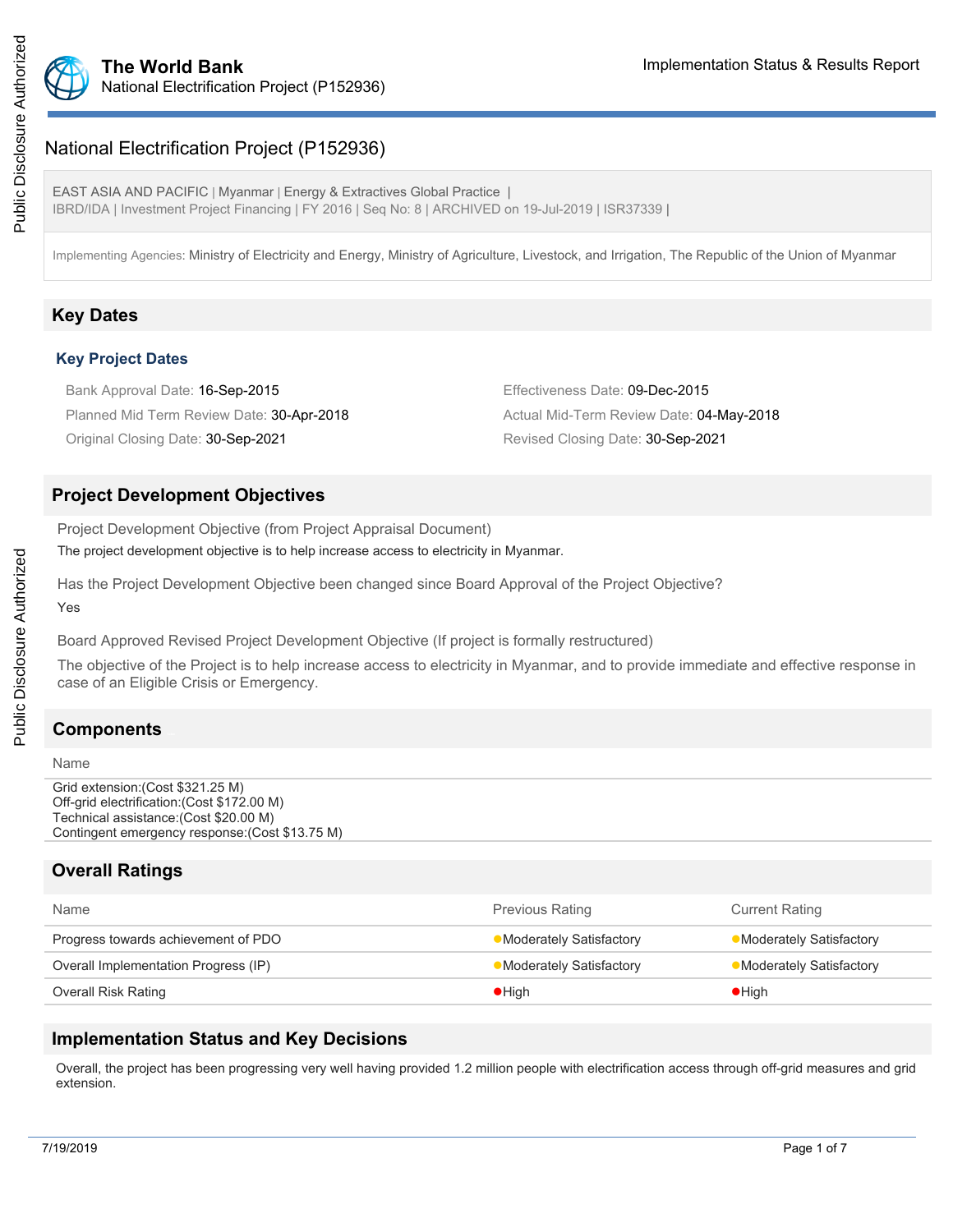

On the grid component, all main contracts for Phase 1 roll-out of grid extension have been signed and the procurement activity for the Phase 2 materials and works has started. The key remaining issue is to accelerate building of low-voltage (LV) network for villages in Phase 1 and 2 roll out to realize the goal of electricity reaching the household.

On the off-grid component, solar home systems (SHS) sub-component has been very well implemented. Nearly 80% of the targeted 456,500 SHS installations will be reached and the number of systems for public facilities and streetlights exceeding target by 71% by mid-2020 after completion of three rounds of international competitive bidding (ICB). The mission commended DRD's efforts in ensuring the long-term sustainability of the off-grid program. The mini-grid sub-component has 29 projects approved under second call for proposals (CfP2) for a total of 37 signed projects at a total investment of US\$14.2 million, benefiting 5,158 households, 96 public facilities, 2,197 streetlights and 953 productive end users. The main issues with development of mini-grids at the current pace are low productive uses in the villages, financing issues with local developers, and the risk of early grid arrival, given haphazard grid extension by regional governments lacking coordination with NEP program.

An Access Working Group which includes MoEE and DRD has met regularly to resolve policy bottlenecks and implementation challenges affecting the Government's electrification program.

Regarding the results-based financing to support private sector in solar commercial market development, once the Grant Agreement is signed between WB and DRD, the Bank team will support DRD in moving into implementation.

#### **Risks**

#### **Systematic Operations Risk-rating Tool**

| <b>Risk Category</b>                                            | Rating at Approval | <b>Previous Rating</b> | <b>Current Rating</b>                               |
|-----------------------------------------------------------------|--------------------|------------------------|-----------------------------------------------------|
| <b>Political and Governance</b>                                 | $\bullet$ High     | $\bullet$ High         | $\bullet$ High                                      |
| Macroeconomic                                                   | <b>Moderate</b>    | <b>Moderate</b>        | <b>Moderate</b>                                     |
| Sector Strategies and Policies                                  | $\bullet$ High     | $\bullet$ High         | $\bullet$ High                                      |
| Technical Design of Project or Program                          | $\bullet$ High     | $\bullet$ High         | $\bullet$ High                                      |
| Institutional Capacity for Implementation and<br>Sustainability | $\bullet$ High     | $\bullet$ High         | $\bullet$ High                                      |
| Fiduciary                                                       | $\bullet$ High     | Substantial            | Substantial                                         |
| <b>Environment and Social</b>                                   | Substantial        | Substantial            | Substantial                                         |
| <b>Stakeholders</b>                                             | Substantial        | Substantial            | Substantial                                         |
| Other                                                           | $- -$              | --                     | $\hspace{0.05cm} -\hspace{0.05cm} -\hspace{0.05cm}$ |
| Overall                                                         | $\bullet$ High     | $\bullet$ High         | $\bullet$ High                                      |

#### **Results**

#### **PDO Indicators by Objectives / Outcomes**

| To help increase access to electricity in Myanmar                                         |      |              |              |              |  |
|-------------------------------------------------------------------------------------------|------|--------------|--------------|--------------|--|
| ► People provided with access to electricity by household connections (Number, Corporate) |      |              |              |              |  |
| Actual (Previous)<br><b>Baseline</b><br>Actual (Current)<br>End Target                    |      |              |              |              |  |
| Value                                                                                     | 0.00 | 1,096,124.00 | 1,200,776.00 | 5,672,500.00 |  |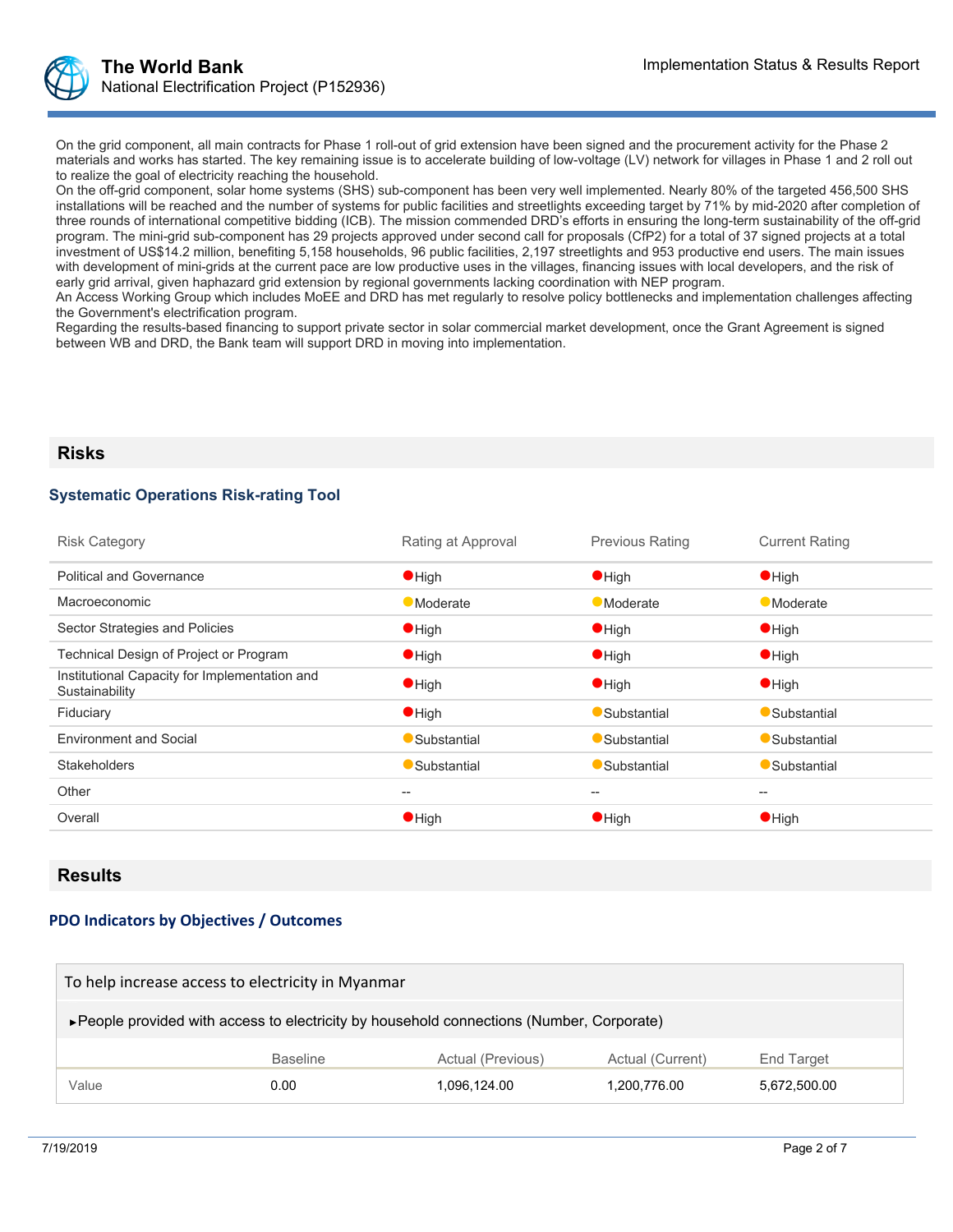

| Date                                                            | 16-Sep-2015                                                                                                   | 30-Nov-2018       | 26-Jun-2019      | 31-Mar-2021       |  |  |
|-----------------------------------------------------------------|---------------------------------------------------------------------------------------------------------------|-------------------|------------------|-------------------|--|--|
| 4- Grid (Number, Custom Breakdown)                              |                                                                                                               |                   |                  |                   |  |  |
|                                                                 | <b>Baseline</b>                                                                                               | Actual (Previous) | Actual (Current) | End Target        |  |  |
| Value                                                           | 0.00                                                                                                          | 22,924.00         | 51,836.00        | 3,212,500.00      |  |  |
| Date                                                            | 16-Sep-2015                                                                                                   | 30-Nov-2018       | 26-Jun-2019      | 31-Mar-2021       |  |  |
|                                                                 | - Off-grid / mini-grid - Only renewable sources (SHS, mini-hydro mini-grids) (Number, Custom Breakdown)       |                   |                  |                   |  |  |
|                                                                 | <b>Baseline</b>                                                                                               | Actual (Previous) | Actual (Current) | <b>End Target</b> |  |  |
| Value                                                           | 0.00                                                                                                          | 1,058,920.00      | 1,148,940.00     | 2,282,500.00      |  |  |
| Date                                                            | 16-Sep-2015                                                                                                   | 30-Nov-2018       | 26-Jun-2019      | 31-Mar-2021       |  |  |
|                                                                 | - Off-grid / mini-grid - Any source except only renewable (Hybrid solar mini-grid) (Number, Custom Breakdown) |                   |                  |                   |  |  |
|                                                                 | <b>Baseline</b>                                                                                               | Actual (Previous) | Actual (Current) | End Target        |  |  |
| Value                                                           | 0.00                                                                                                          | 14,280.00         | 24,270.00        | 177,500.00        |  |  |
| Date                                                            | 16-Sep-2015                                                                                                   | 30-Nov-2018       | 26-Jun-2019      | 31-Mar-2021       |  |  |
|                                                                 | Female Beneficiaries (Number, Custom Supplement)                                                              |                   |                  |                   |  |  |
|                                                                 | <b>Baseline</b>                                                                                               | Actual (Previous) | Actual (Current) | <b>End Target</b> |  |  |
| Value                                                           | 0.00                                                                                                          | 548,052.00        | 600,388.00       | 2,836,200.00      |  |  |
| ▶ Community electricity connections. Of which: (Number, Custom) |                                                                                                               |                   |                  |                   |  |  |
|                                                                 | <b>Baseline</b>                                                                                               | Actual (Previous) | Actual (Current) | <b>End Target</b> |  |  |
| Value                                                           | 0.00                                                                                                          | 8,053.00          | 9,202.00         | 21,400.00         |  |  |
| Date                                                            | 16-Sep-2015                                                                                                   | 30-Nov-2018       | 26-Jun-2019      | 31-Mar-2021       |  |  |
| ▲ Grid (Number, Custom Breakdown)                               |                                                                                                               |                   |                  |                   |  |  |
|                                                                 | <b>Baseline</b>                                                                                               | Actual (Previous) | Actual (Current) | <b>End Target</b> |  |  |
| Value                                                           | 0.00                                                                                                          | 122.00            | 176.00           | 10,000.00         |  |  |
| Date                                                            | 16-Sep-2015                                                                                                   | 30-Nov-2018       | 26-Jun-2019      | 31-Mar-2021       |  |  |
|                                                                 | - Off-grid / mini-grid - Only renewable sources (Number, Custom Breakdown)                                    |                   |                  |                   |  |  |
|                                                                 | <b>Baseline</b>                                                                                               | Actual (Previous) | Actual (Current) | End Target        |  |  |
| Value                                                           | 0.00                                                                                                          | 7,931.00          | 9,026.00         | 11,400.00         |  |  |
| Date                                                            | 16-Sep-2015                                                                                                   | 30-Nov-2018       | 26-Jun-2019      | 31-Mar-2021       |  |  |
| ▶ Public lighting (Number, Custom)                              |                                                                                                               |                   |                  |                   |  |  |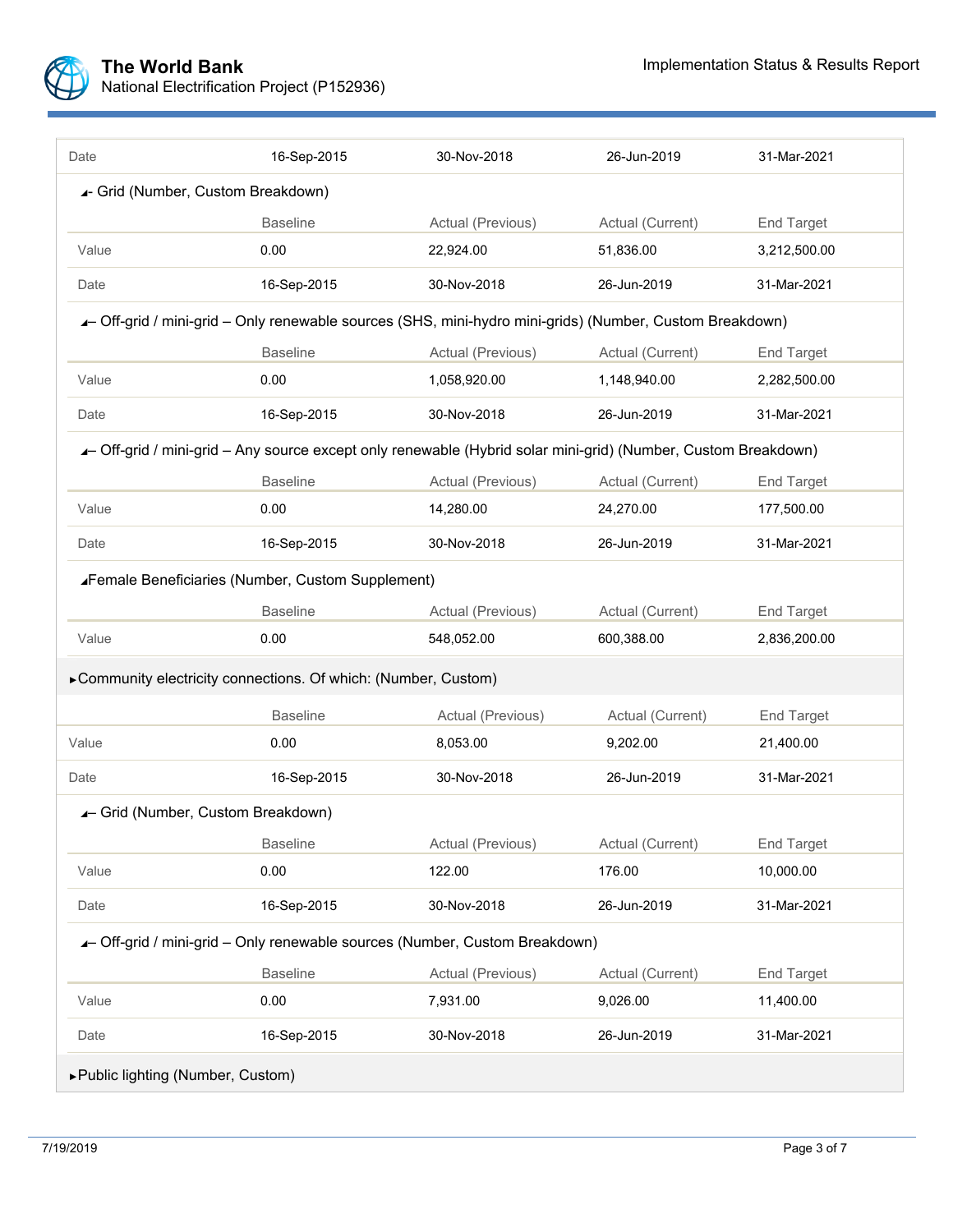

|                                                  | <b>Baseline</b> | Actual (Previous) | Actual (Current) | End Target        |
|--------------------------------------------------|-----------------|-------------------|------------------|-------------------|
| Value                                            | 0.00            | 25,133.00         | 28,792.00        | 132,000.00        |
| Date                                             | 16-Sep-2015     | 30-Nov-2018       | 26-Jun-2019      | 30-Sep-2021       |
| ⊿Grid (Number, Custom Breakdown)                 |                 |                   |                  |                   |
|                                                  | <b>Baseline</b> | Actual (Previous) | Actual (Current) | End Target        |
| Value                                            | 0.00            | 2,703.00          | 2,963.00         | 113,000.00        |
| Date                                             | 16-Sep-2015     | 30-Nov-2018       | 26-Jun-2019      | 30-Sep-2021       |
| ⊿Off-grid / mini-grid (Number, Custom Breakdown) |                 |                   |                  |                   |
|                                                  | <b>Baseline</b> | Actual (Previous) | Actual (Current) | <b>End Target</b> |
| Value                                            | 0.00            | 22,430.00         | 25,829.00        | 19,000.00         |
| Date                                             | 16-Dec-2015     | 30-Nov-2018       | 26-Jun-2019      | 30-Sep-2021       |

## **Intermediate Results Indicators by Components**

| Grid extension                                                                           |                 |                   |                  |                   |  |
|------------------------------------------------------------------------------------------|-----------------|-------------------|------------------|-------------------|--|
| ▶ Distribution lines constructed or rehabilitated under the project (Kilometers, Custom) |                 |                   |                  |                   |  |
|                                                                                          | <b>Baseline</b> | Actual (Previous) | Actual (Current) | End Target        |  |
| Value                                                                                    | 0.00            | 74.07             | 166.32           | 17,800.00         |  |
| Date                                                                                     | 16-Sep-2015     | 30-Nov-2018       | 26-Jun-2019      | 31-Mar-2021       |  |
| ► Transformers installed (Kilovolt-Amphere(KVA), Custom)                                 |                 |                   |                  |                   |  |
|                                                                                          | <b>Baseline</b> | Actual (Previous) | Actual (Current) | <b>End Target</b> |  |
| Value                                                                                    | 0.00            | 10,150.00         | 11,350.00        | 664,000.00        |  |
| Date                                                                                     | 16-Sep-2015     | 30-Nov-2018       | 26-Jun-2019      | 31-Mar-2021       |  |
| ▶Households connected to grid electricity (Number, Custom)                               |                 |                   |                  |                   |  |
|                                                                                          | <b>Baseline</b> | Actual (Previous) | Actual (Current) | <b>End Target</b> |  |
| Value                                                                                    | 0.00            | 5,731.00          | 11,781.00        | 645,000.00        |  |
| Date                                                                                     | 16-Sep-2015     | 30-Nov-2018       | 26-Jun-2019      | 31-Mar-2021       |  |
| ► Greenhouse gas reductions (grid connections) in ktCO2e (Number, Custom)                |                 |                   |                  |                   |  |
|                                                                                          | <b>Baseline</b> | Actual (Previous) | Actual (Current) | <b>End Target</b> |  |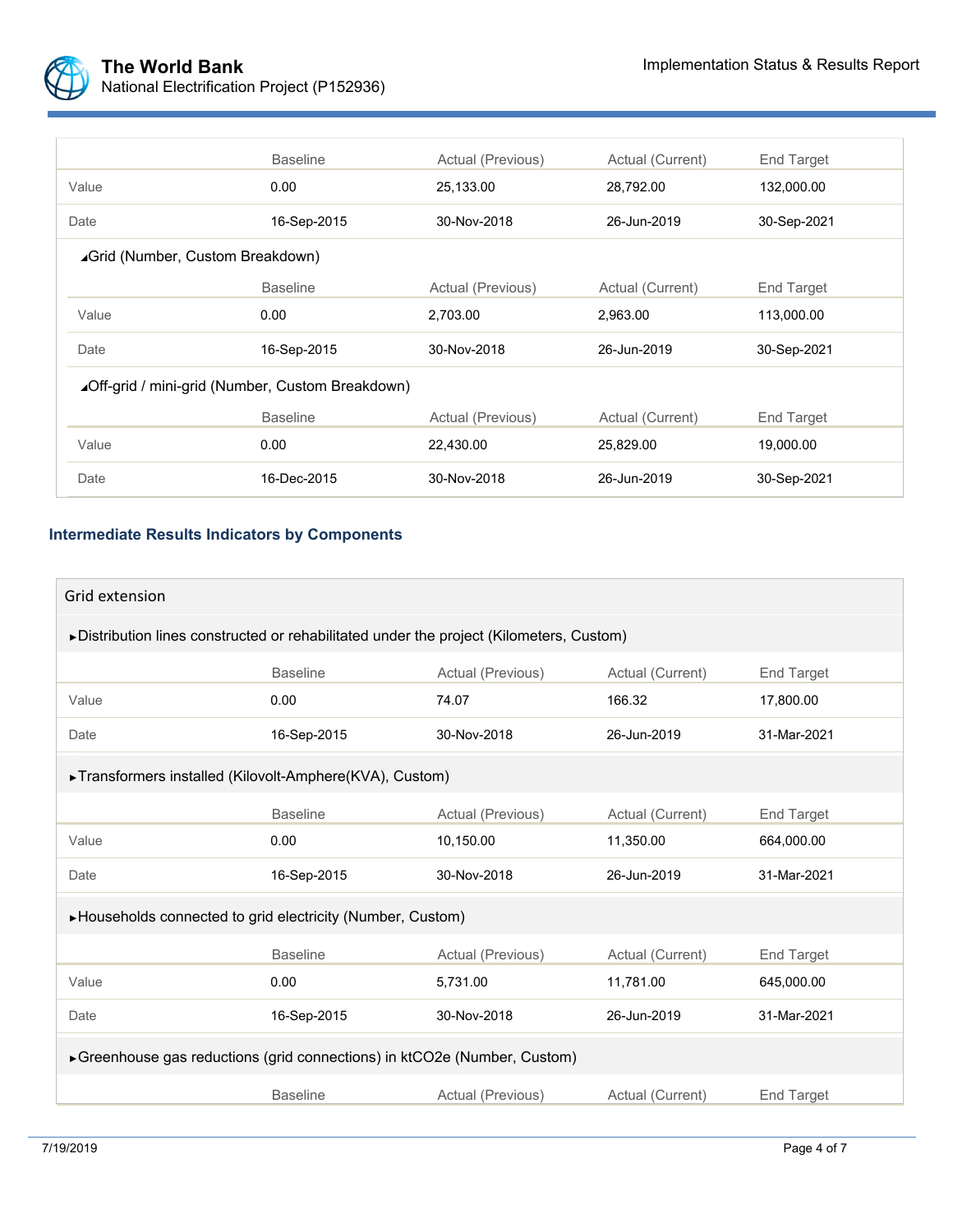

| Value                                                                       | 0.00            | 2.44              | 2.44             | 275.00            |  |
|-----------------------------------------------------------------------------|-----------------|-------------------|------------------|-------------------|--|
| Date                                                                        | 16-Sep-2015     | 30-Nov-2018       | 26-Jun-2019      | 30-Sep-2021       |  |
|                                                                             |                 |                   |                  |                   |  |
| Off-grid electrification                                                    |                 |                   |                  |                   |  |
| ▶Households served with solar (Number, Custom)                              |                 |                   |                  |                   |  |
|                                                                             | <b>Baseline</b> | Actual (Previous) | Actual (Current) | <b>End Target</b> |  |
| Value                                                                       | 0.00            | 211,784.00        | 229,484.00       | 456,500.00        |  |
| Date                                                                        | 16-Sep-2015     | 30-Nov-2018       | 26-Jun-2019      | 30-Sep-2021       |  |
| ► Households connect to mini-grid (Number, Custom)                          |                 |                   |                  |                   |  |
|                                                                             | <b>Baseline</b> | Actual (Previous) | Actual (Current) | <b>End Target</b> |  |
| Value                                                                       | 0.00            | 2,856.00          | 8,158.00         | 35,500.00         |  |
| Date                                                                        | 16-Sep-2015     | 30-Nov-2018       | 26-Jun-2019      | 30-Sep-2021       |  |
| ► Greenhouse gas reductions (solar home systems) -- ktCO2e (Number, Custom) |                 |                   |                  |                   |  |
|                                                                             | <b>Baseline</b> | Actual (Previous) | Actual (Current) | End Target        |  |
| Value                                                                       | 0.00            | 82.00             | 89.00            | 190.00            |  |
| Date                                                                        | 16-Sep-2015     | 30-Nov-2018       | 26-Jun-2019      | 31-Mar-2021       |  |

| Technical Assistance and Project Management |  |  |
|---------------------------------------------|--|--|
|---------------------------------------------|--|--|

| ▶National Electrification Executive Secretariat adequately staffed and functional (Percentage, Custom) |  |  |
|--------------------------------------------------------------------------------------------------------|--|--|
|--------------------------------------------------------------------------------------------------------|--|--|

|                                             | <b>Baseline</b> | Actual (Previous) | Actual (Current) | End Target        |  |
|---------------------------------------------|-----------------|-------------------|------------------|-------------------|--|
| Value                                       | 0.00            | 50.00             | 82.00            | 100.00            |  |
| Date                                        | 16-Sep-2015     | 30-Nov-2018       | 26-Jun-2019      | 30-Sep-2021       |  |
| ► People trained - grid (Number, Custom)    |                 |                   |                  |                   |  |
|                                             | <b>Baseline</b> | Actual (Previous) | Actual (Current) | <b>End Target</b> |  |
| Value                                       | 0.00            | 576.00            | 758.00           | 16,500.00         |  |
| Date                                        | 16-Sep-2015     | 30-Nov-2018       | 26-Jun-2019      | 31-Mar-2021       |  |
| ► People trained- Off-grid (Number, Custom) |                 |                   |                  |                   |  |
|                                             | <b>Baseline</b> | Actual (Previous) | Actual (Current) | <b>End Target</b> |  |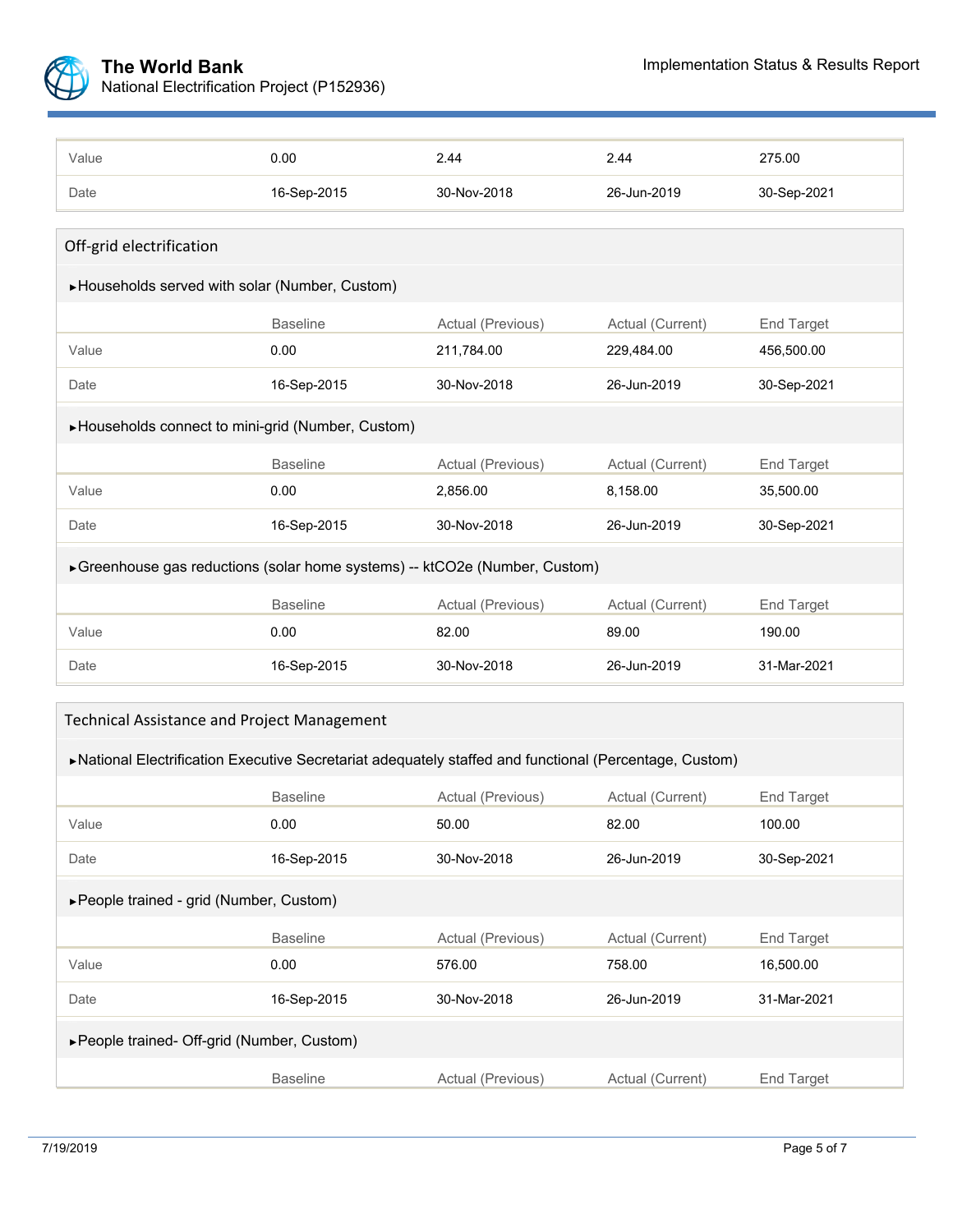

| Value                                                                                                         | 0.00            | 1,439.00          | 1,934.00         | 3,900.00    |
|---------------------------------------------------------------------------------------------------------------|-----------------|-------------------|------------------|-------------|
| Date                                                                                                          | 16-Sep-2015     | 30-Nov-2018       | 26-Jun-2019      | 31-Dec-2021 |
|                                                                                                               |                 |                   |                  |             |
| Citizen Engagement                                                                                            |                 |                   |                  |             |
| ▶ Villages or wards where at least one public consultation is held - Grid (Number, Custom)                    |                 |                   |                  |             |
|                                                                                                               | <b>Baseline</b> | Actual (Previous) | Actual (Current) | End Target  |
| Value                                                                                                         | 0.00            | 68.00             | 68.00            | 5,000.00    |
| Date                                                                                                          | 16-Sep-2015     | 30-Nov-2018       | 26-Jun-2019      | 30-Sep-2021 |
| $\triangleright$ Villages or wards where at least one public consultation is held – Off-grid (Number, Custom) |                 |                   |                  |             |
|                                                                                                               | <b>Baseline</b> | Actual (Previous) | Actual (Current) | End Target  |
| Value                                                                                                         | 0.00            | 6,874.00          | 4,344.00         | 3,800.00    |
| Date                                                                                                          | 16-Sep-2015     | 30-Nov-2018       | 26-Jun-2019      | 30-Sep-2021 |

| <b>Contingent Emergency Response</b>                                            |                 |                   |                  |               |  |
|---------------------------------------------------------------------------------|-----------------|-------------------|------------------|---------------|--|
| ► Goods procured and distributed as outlined in the CERIP (Amount(USD), Custom) |                 |                   |                  |               |  |
|                                                                                 | <b>Baseline</b> | Actual (Previous) | Actual (Current) | End Target    |  |
| Value                                                                           | 0.00            | 12.000.000.00     | 12,000,000.00    | 13,755,000.00 |  |
| Date                                                                            | 16-Sep-2015     | 30-Nov-2018       | 26-Jun-2019      | 30-Sep-2021   |  |

# **Data on Financial Performance**

## **Disbursements (by loan)**

| Project                    | Loan/Credit/TF | <b>Status</b> | Currency      | Original | Revised      | Cancelled                 | Disbursed | Undisbursed        |             | % Disbursed       |  |
|----------------------------|----------------|---------------|---------------|----------|--------------|---------------------------|-----------|--------------------|-------------|-------------------|--|
| P152936                    | IDA-57270      | Effective     | <b>USD</b>    | 400.00   | 400.00       | 0.00                      | 133.77    | 264.81             |             | 34%               |  |
| <b>Key Dates (by loan)</b> |                |               |               |          |              |                           |           |                    |             |                   |  |
| Project                    | Loan/Credit/TF | Status        | Approval Date |          | Signing Date | <b>Effectiveness Date</b> |           | Orig. Closing Date |             | Rev. Closing Date |  |
| P152936                    | IDA-57270      | Effective     | 16-Sep-2015   |          | 03-Nov-2015  | 09-Dec-2015               |           | 30-Sep-2021        | 30-Sep-2021 |                   |  |

#### **Cumulative Disbursements**